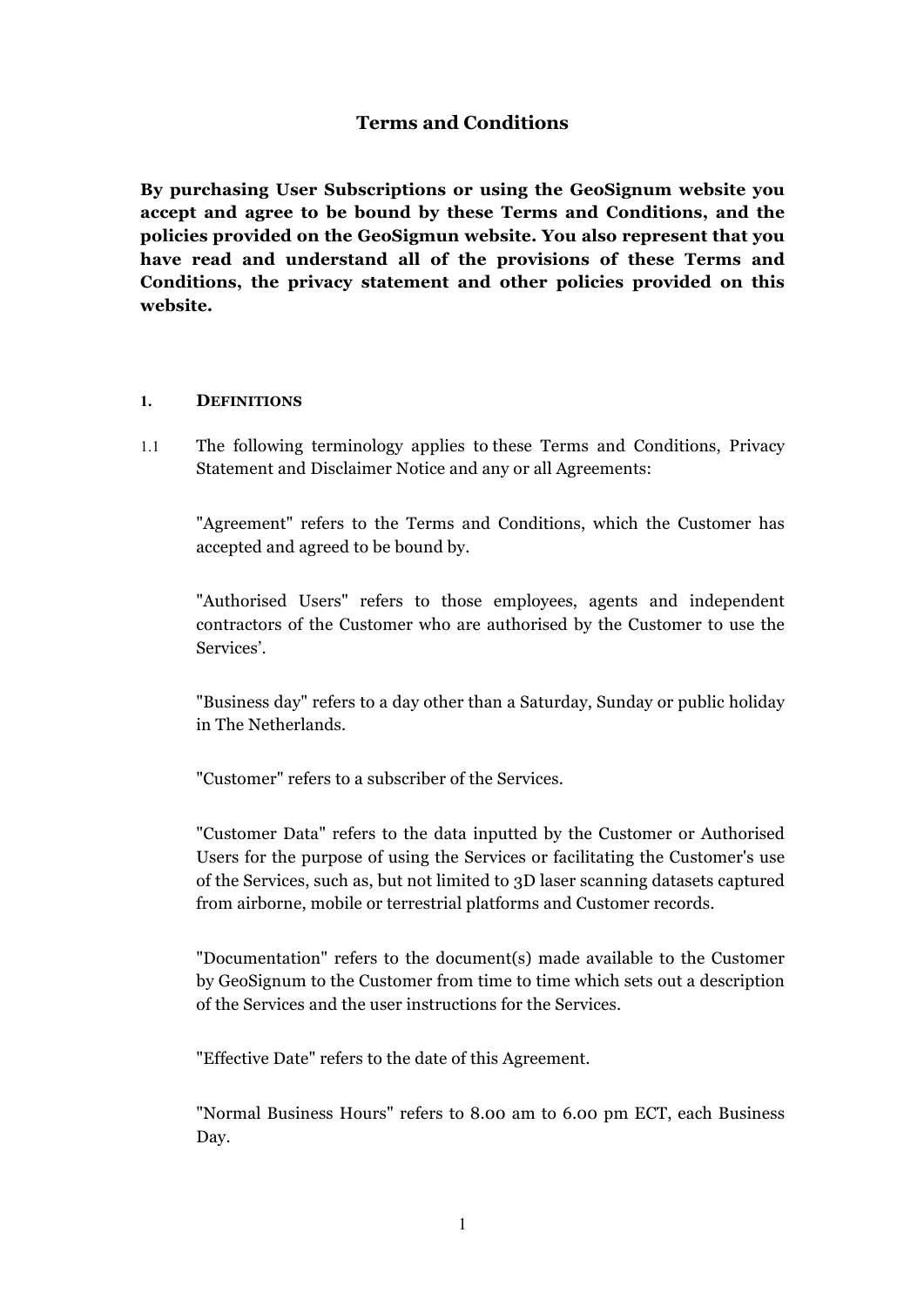"User", "You" and "Your" refers to you, the person accessing this website and accepting the Company's terms and conditions.

"LiDAR data", "3D data", "3D laser dataset ", refers to 3D laser scanning datasets captured from airborne, mobile or terrestrial platforms.

"Party" refers to the "Customer" or "User" and GeoSignum, and together "Parties".

"Renewal Period" refers to the period described in clause 4.1.

"Services" refers to the services provided via the GeoSignum Pointer webplatform, which is cloud based Software as Service and refers to an online web-platform where the client can sign up for a specific User Subscription, upload or send their 3D Laser dataset captured by any Lidar data acquiring system in a hard disk to GeoSignum and the LiDAR data provided by client will be hosted online via the GeoSignum pointer web platform. The Customer can reach their LiDAR data via a web-browser through the GeoSignum Pointer web-platform and the client can download the LiDAR data and view the LiDAR data in 3D via a web-browser. By choosing feature extraction license type, client can automatically extract pre-defined objects from the LiDAR data.

"Subscription Fees" refers to the subscription fees payable by the Customer to the GeoSugnum for the User Subscription.

"Subscription Term" refers to the initial subscription term together with any subsequent renewal periods.

"User Subscriptions" refers to the user subscriptions purchased by the Customer pursuant to clause 3 which entitle Authorised Users to access and use the Services in accordance with this Agreement.

"Virus" refers any thing or device (including any software, code, file or programme) which may: prevent, impair or otherwise adversely affect the operation of any computer software, hardware or network, any telecommunications service, equipment or network or any other service or device; prevent, impair or otherwise adversely affect access to or the operation of any programme or data, including the reliability of any programme or data (whether by re-arranging, altering or erasing the programme or data in whole or part or otherwise); or adversely affect the user experience, including worms, trojan horses, viruses and other similar things or devices.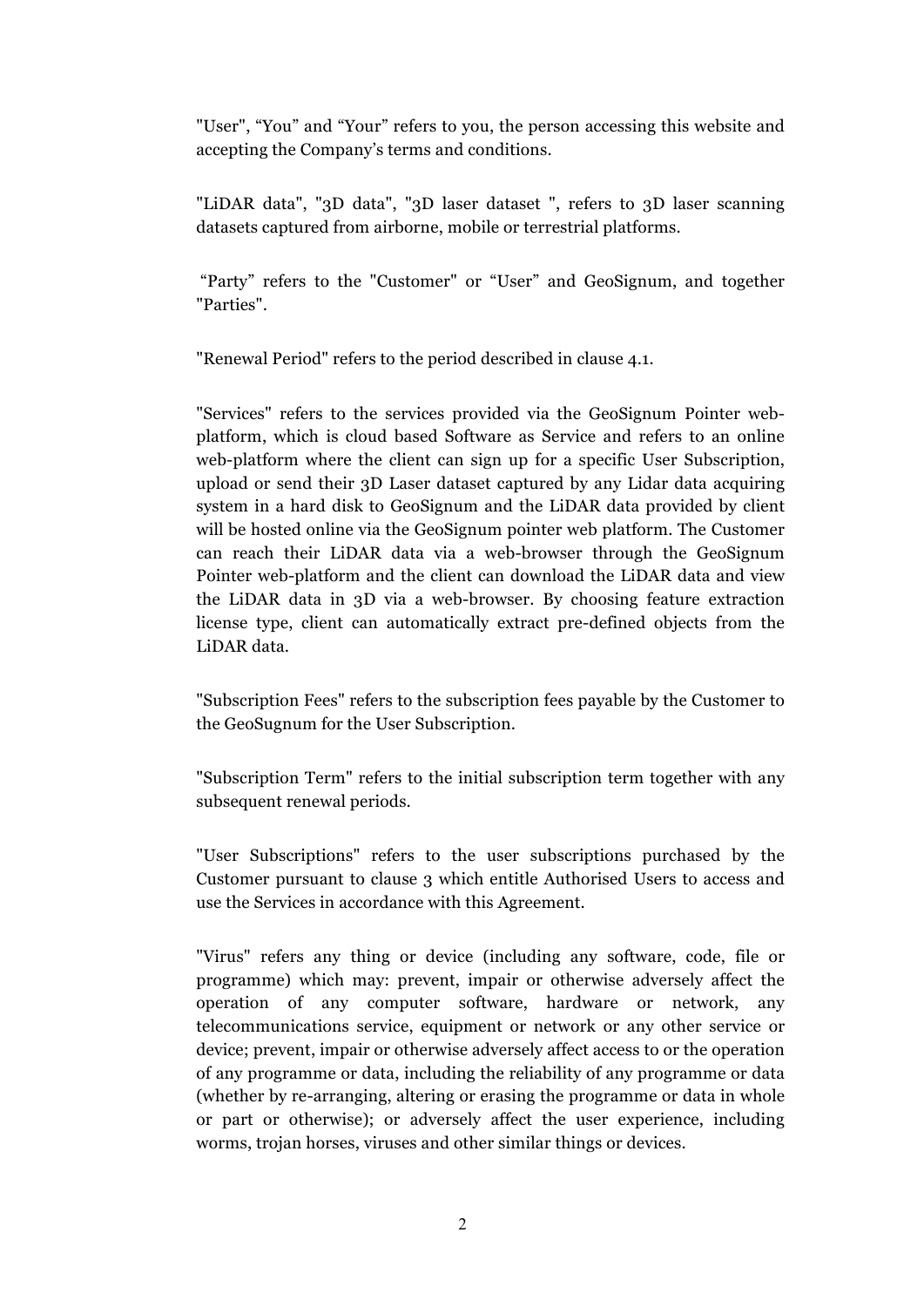1.2 Any use of the above terminology or other words in the singular, plural, capitalisation and/or he/she or they, are taken as interchangeable and therefore as referring to same.

# **2. USER SUBSCRIPTION**

- 2.1 Subject to the Customer purchasing the User Subscriptions in accordance with clause 3.1, and the other terms and conditions of this Agreement, without prejudice to the conditions applicable to a free trial User Subscriptions, the GeoSignum hereby grants to the Customer a non-exclusive, non-transferable right to permit the Authorised Users to use the Services during the Subscription Term.
- 2.2 GeoSignum provides the Customer with a free trial User Subscription to demonstrate the basic functions of the Services with a Subscription Term of one week. After filling in the form on the website, applicants for a free trial User Subscription will receive an account which enables Authorized Users to log in. The free trial User Subscription is only available for governmental organizations, local agencies, private companies or research organizations and will only be activated for maximum 5 Authorized users (group account). The free trial User Subscription is not available for personal use.
- 2.3 With this free trial User Subscription, Customers can upload their data or they can use GeoSignum's demo data. This is offered as an introduction to the Services, therefore the amount of data which can be uploaded is limited. The free trial User Subscription is only offered to give Customers an impression of the results of the Services. After the free trial period, all uploaded information and data will be removed.
- 2.4 GeoSignum only decides who gets a free trial User Subscription. If applicants are not approved, access to the free trial will be denied. Applicants should be serious people, businesses or institutions that are actually interested to learn more about this new online software platform.
- 2.5 With a free trial User Subscription, Customers are not allowed to claim any right upon the resulting 3D data. All rights belong to GeoSignum. Customers who are interested in the software can only use the results from the 3D data for internal purposes within business or institutions. Those who use the 3D results for external purposes with no obvious reason or for own commercial benefit are in breach with these terms and conditions and will be held liable for any damage resulting thereof.
- 2.6 User Subscriptions are offered with different level of Services, and with a Subscription Term of a year or a month. The current User Subscriptions and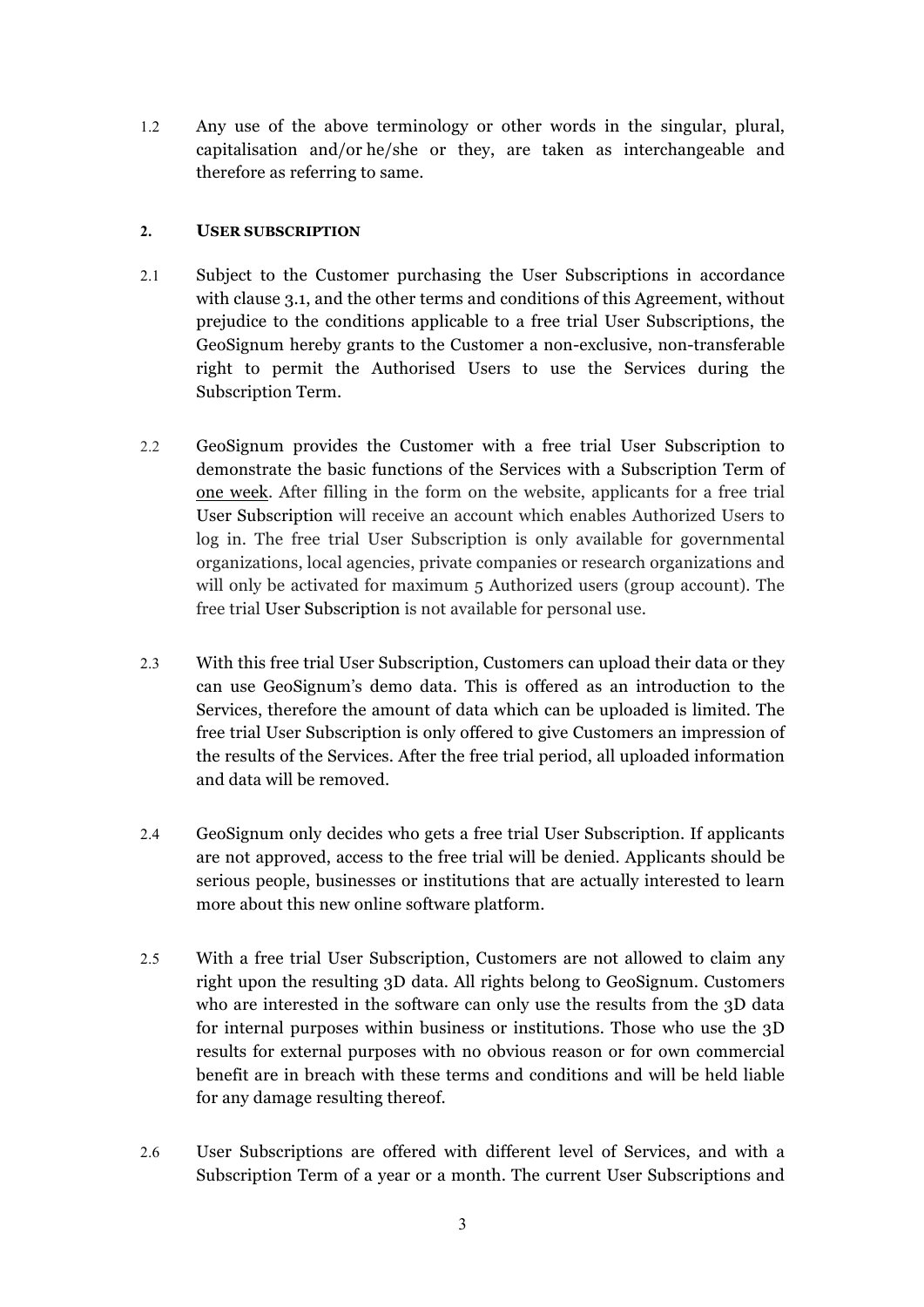prizes are available on the GeoSignum website. The Customer can upgrade from a free trial User Subscription to any User Subscription.

- 2.7 If the Customer purchases a monthly or yearly User Subscription, preceded by a monthly or yearly User Subscription which is at that moment not yet expired, then the monthly or yearly User Subscription will commence immediately after the preceding User Subscription has expired.
- 2.8 If the Customer purchases a User Subscription with a different service level than the service level of its current User Subscription, which has not expired, then the new User Subscription will be effective the next month. If its current User Subscription is a yearly User Subscription then it will be continued with the current Subscription Term, but with the price and conditions of the new User Subscription. The remaining months of the current User Subscription will be refunded. For the avoidance of doubt, this implies that for these relevant months the difference between the current and new User Subscription will be settled between the Customer and GeoSignum.
- 2.9 If the Customer purchases a User Subscription with a different service level than the service level of the preceding User Subscription, then this may cause loss of LiDAR datasets provided or uploaded to the GeoSignum Pointer webplatform. GeoSignum does not accept any liability for such loss.
- 2.10 The Customer can send a data storage device with Customer Data, which GeoSignum will upload to the GeoSignum Pointer web-platform for the Customer. The costs of shipping of the data storage device will be charged to the Customer.

# **3. PAYMENT**

- 3.1 The Customer shall pay the Subscription Fees to the GeoSignum for the User Subscriptions in accordance with this clause 3. GeoSignum will invoice the Customer immediately after the Customer has purchased a User Subscription.
- 3.2 Payments can be made via credit card or bank transfers. GeoSignum will issue the invoices to the Customers email address provided on the Customer subscription form. All the prices indicated on the GeoSignums web-site are exclusive of all taxes, levies, or duties. The monthly and yearly User Subscriptions are non-refundable.
- 3.3 If GeoSignum has not received payment within [30 days] after the due date, and without prejudice to any other rights and remedies of GeoSignum: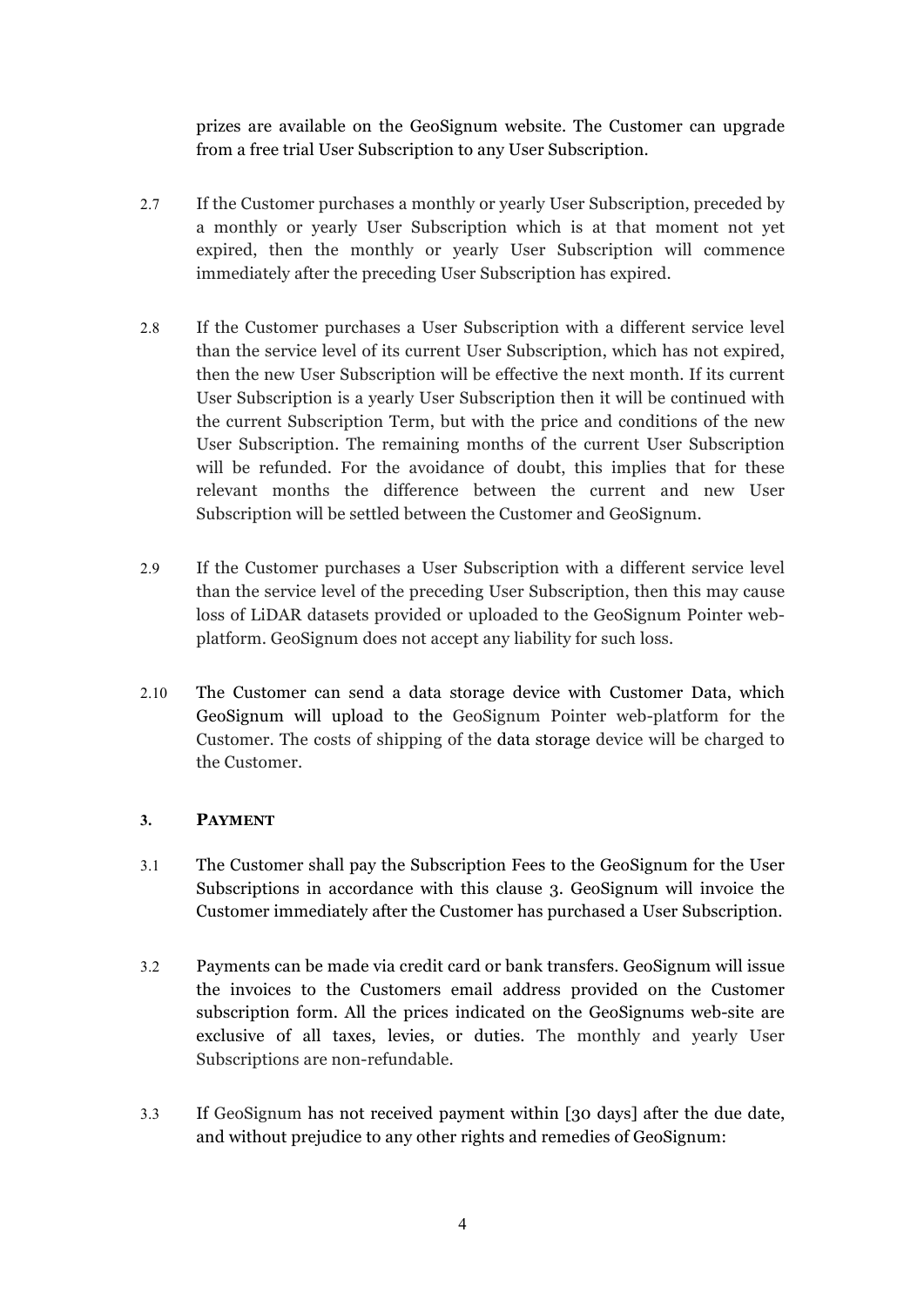(a) GeoSignum may, without liability to the Customer, disable the Customer's password, account and access to all or part of the Services and the GeoSignum shall be under no obligation to provide any or all of the Services while the invoice(s) concerned remain unpaid; and

(b) interest shall accrue on a daily basis on such due amounts at an annual rate equal to the statutory interest, commencing on the due date and continuing until fully paid, whether before or after judgment.

3.4 GeoSignum shall be entitled to increase the Subscription Fees, at the start of each Renewal Period upon 90 days' prior notice to the Customer.

# **4. TERMINATION**

4.1 This Agreement shall, unless otherwise terminated as provided in this clause 4, commence on the Effective Date and shall continue for the initial Subscription Term and, thereafter, this Agreement shall be automatically renewed for successive periods of 1 month for a monthly User Subscription and one year for a yearly User Subscription ("Renewal period"), unless:

(a) either party notifies the other party of termination, in writing, at least before the end of the initial Subscription Term or any Renewal Period, in which case this agreement shall terminate upon the expiry of the applicable initial Subscription Term or Renewal Period; or

(b) otherwise terminated in accordance with the provisions of this agreement;

4.2 Without affecting any other right or remedy available to it, either party may terminate this agreement with immediate effect by giving written notice to the other party if:

(a) the other party fails to pay any amount due under this agreement on the due date for payment and remains in default not less than 45 days after being notified in writing to make such payment;

(b) the other party commits a material breach of any other term of this agreement which breach is irremediable or (if such breach is remediable) fails to remedy that breach within a period of 45 days after being notified in writing to do so;

(c) the other party repeatedly breaches any of the terms of this agreement in such a manner as to reasonably justify the opinion that its conduct is inconsistent with it having the intention or ability to give effect to the terms of this agreement;

(d) the other party suspends, or threatens to suspend, payment of its debts or is unable to pay its debts as they fall due or admits inability to pay its debts or is deemed unable to pay its debts.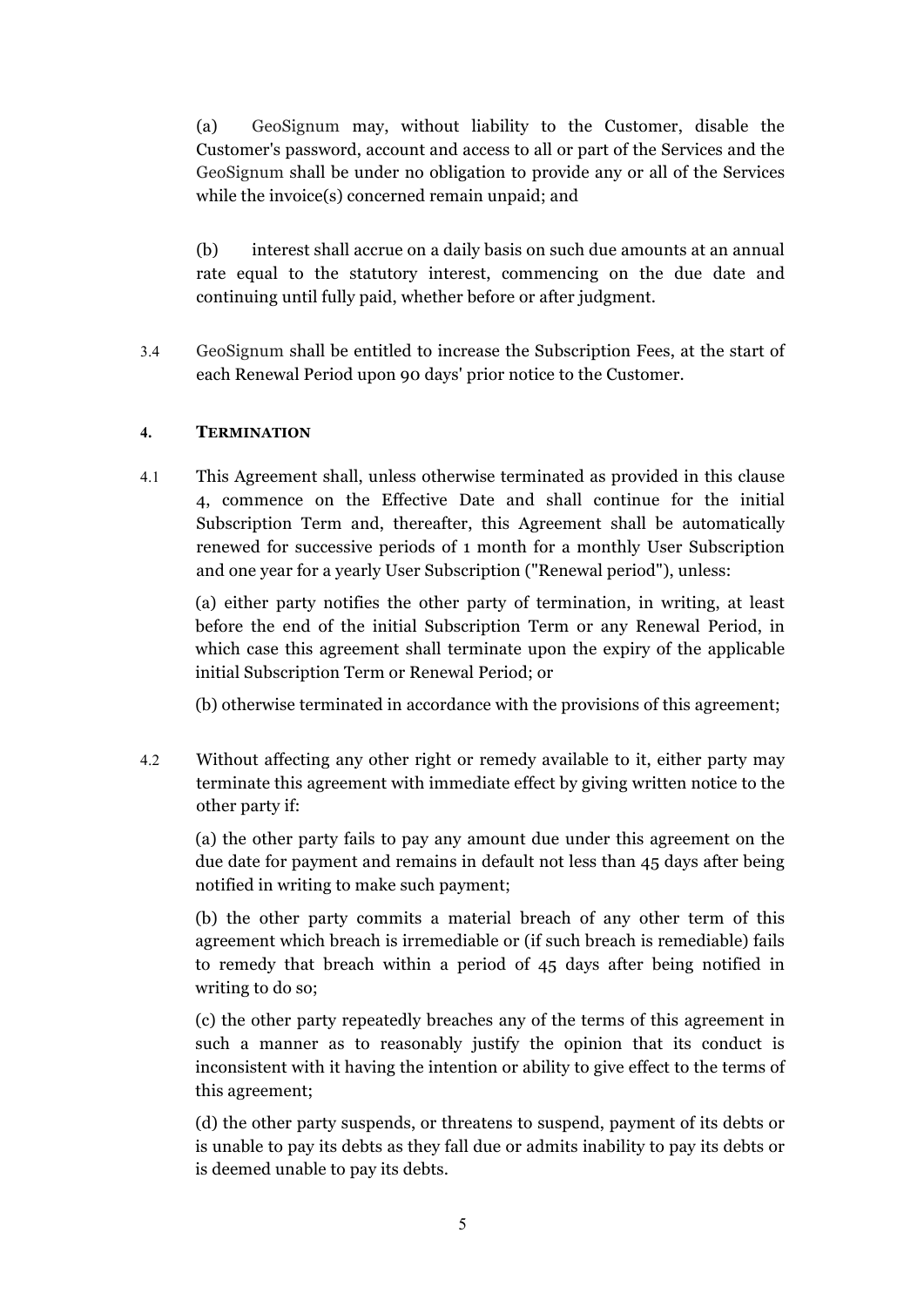- 4.3 On termination of this Agreement:
	- (a) the right to use granted under this Agreement shall terminate;
	- (b) the Customer will make no further use of the Services;

(c) GeoSignum may destroy or otherwise dispose of any of the Customer Data in its possession unless GeoSignum receives, no later than five days after the effective date of the termination of this Agreement, a written request for the delivery to the Customer of the then most recent back-up of the Customer Data. GeoSignum shall use reasonable commercial endeavours to deliver the Customer Data to the Customer within 30 days of its receipt of such a written request, provided that the Customer has, at that time, paid all fees and charges outstanding at and resulting from termination (whether or not due at the date of termination). The Customer shall pay all reasonable expenses incurred by GeoSignum in returning or disposing of the Customer Data; and

(d) any rights, remedies, obligations or liabilities of the parties that have accrued up to the date of termination, including the right to claim damages in respect of any breach of the Agreement which existed at or before the date of termination shall not be affected or prejudiced.

# **5. GEOSIGNUM'S OBLIGATIONS**

- 5.1 GeoSignum shall, during the Subscription Term, provide the Services and make available the Services on an "as is" basis, 24 hours a day, seven days a week, except for:
	- planned maintenance carried out during the maintenance window of 10.00 pm to 2.00 am CET; and
	- unscheduled maintenance performed outside Normal Business Hours, provided that the GeoSignum has used reasonable endeavours to give the Customer at least 6 Normal Business Hours notice in advance.
- 5.2 GeoSignum warrants that it has and will maintain all necessary licences, consents, and permissions necessary for the performance of its obligations under this Agreement.
- 5.3 GeoSignum: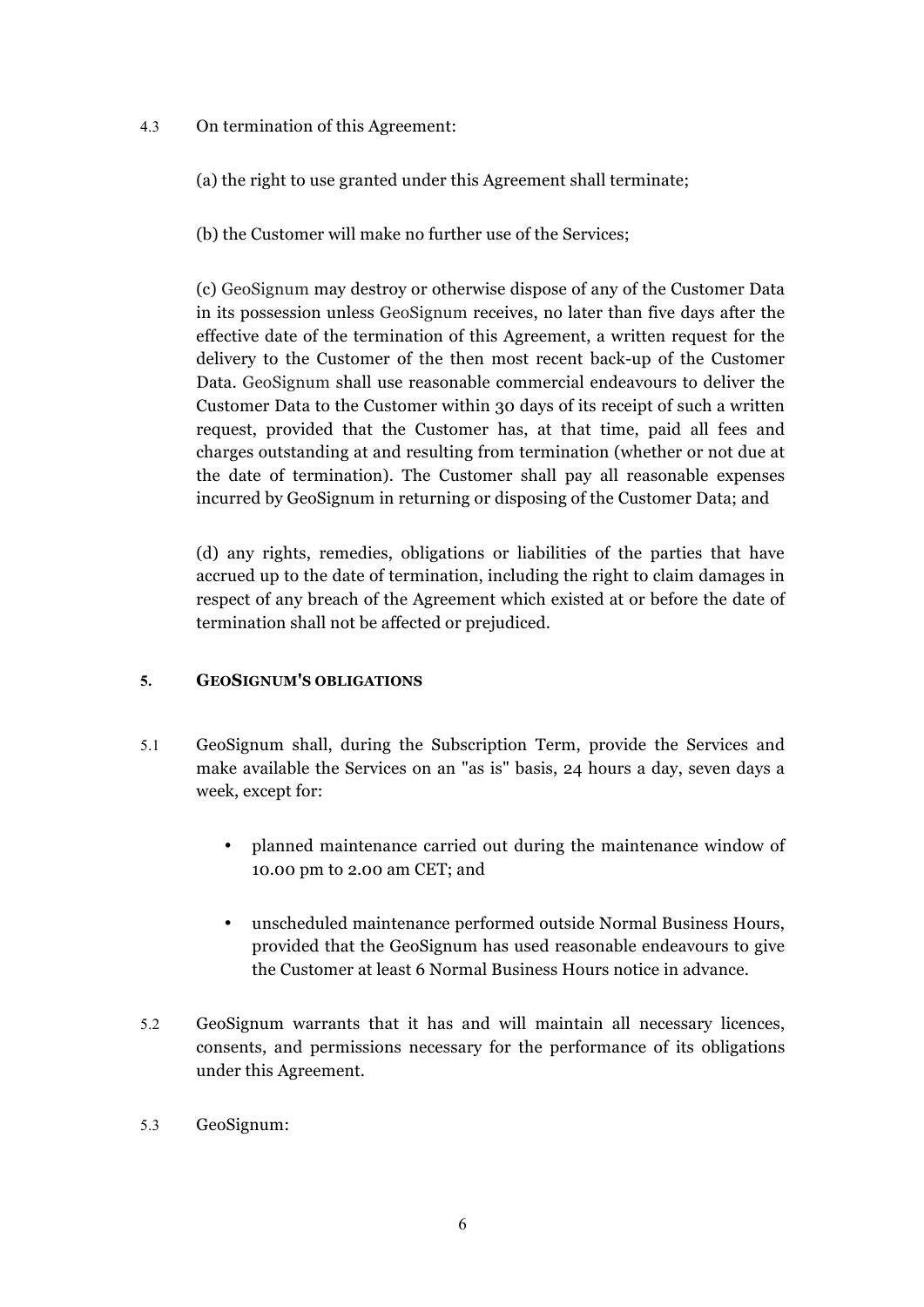(a) does not warrant that the Customer's use of the Services will be uninterrupted or error-free; or that the Services, Documentation and/or the information obtained by the Customer through the Services will meet the Customer's requirements; and

(b) is not responsible for any delays, delivery failures, or any other loss or damage resulting from the transfer of data over communications networks and facilities, including the internet, and the Customer acknowledges that the Services and Documentation may be subject to limitations, delays and other problems inherent in the use of such communications facilities.

# **6. CUSTOMER'S OBLIGATIONS**

6.1 In relation to the Authorised Users, the Customer undertakes that:

(a) the maximum number of Authorised Users that it authorises to access and use the Services and the Documentation shall not exceed the number of User Subscriptions it has purchased from time to time;

(b) it will not allow or suffer any User Subscription to be used by more than one individual Authorised User unless it has been reassigned in its entirety to another individual Authorised User, in which case the prior Authorised User shall no longer have any right to access or use the Services and/or Documentation;

(c) each Authorised User shall keep a secure password for his use of the Services and Documentation, that such password shall be changed no less frequently than monthly and that each Authorised User shall keep his password confidential.

6.2 The Customer shall

(a) ensure that its network and systems comply with the relevant specifications provided by GeoSignum from time to time; and

(b) be solely responsible for procuring and maintaining its network connections and telecommunications links from its systems to the GeoSignum's data centres, and all problems, conditions, delays, delivery failures and all other loss or damage arising from or relating to the Customer's network connections or telecommunications links or caused by the internet.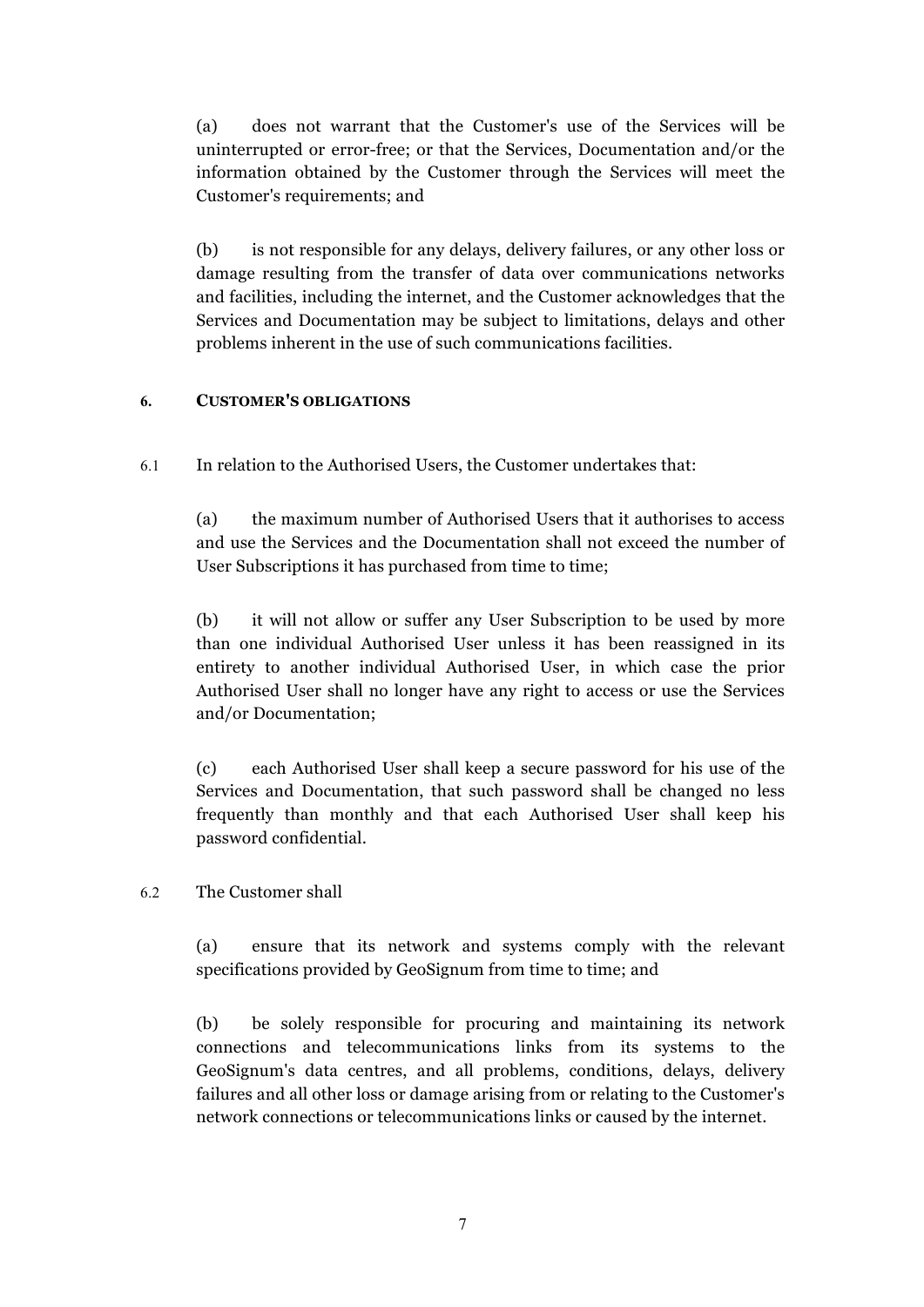(c) all reasonable endeavours to prevent any unauthorised access to, or use of, the Services and/or the Documentation and, in the event of any such unauthorised access or use, promptly notify GeoSignum.

#### 6.3 The Customer shall not:

(a) access, store, distribute or transmit any Viruses, or any material during the course of its use of the Services that is unlawful, harmful, threatening, defamatory, obscene, infringing, harassing or racially or ethnically offensive;

(b) except as may be allowed by any applicable law which is incapable of exclusion by agreement between the parties:

(i) and except to the extent expressly permitted under this Agreement, attempt to copy, modify, duplicate, create derivative works from, frame, mirror, republish, download, display, transmit, or distribute all or any portion of the Services and/or Documentation (as applicable) in any form or media or by any means; or

(ii)attempt to reverse compile, disassemble, reverse engineer or otherwise reduce to human-perceivable form all or any part of the Software; or

(c) access all or any part of the Services and Documentation in order to build a product or service which competes with the Services and/or the Documentation; or

(d) use the Services and/or Documentation to provide services to third parties; or

(e) subject to clause 16, license, sell, rent, lease, transfer, assign, distribute, display, disclose, or otherwise commercially exploit, or otherwise make the Services and/or Documentation available to any third party except the Authorised Users, or

(e) attempt to obtain, or assist third parties in obtaining, access to the Services and/or Documentation, other than as provided under this clause 6; and

#### **7. CUSTOMER DATA**

7.1 Without prejudice to clause 2.5, the Customer shall own all right, title and interest in and to all of the Customer Data and shall have sole responsibility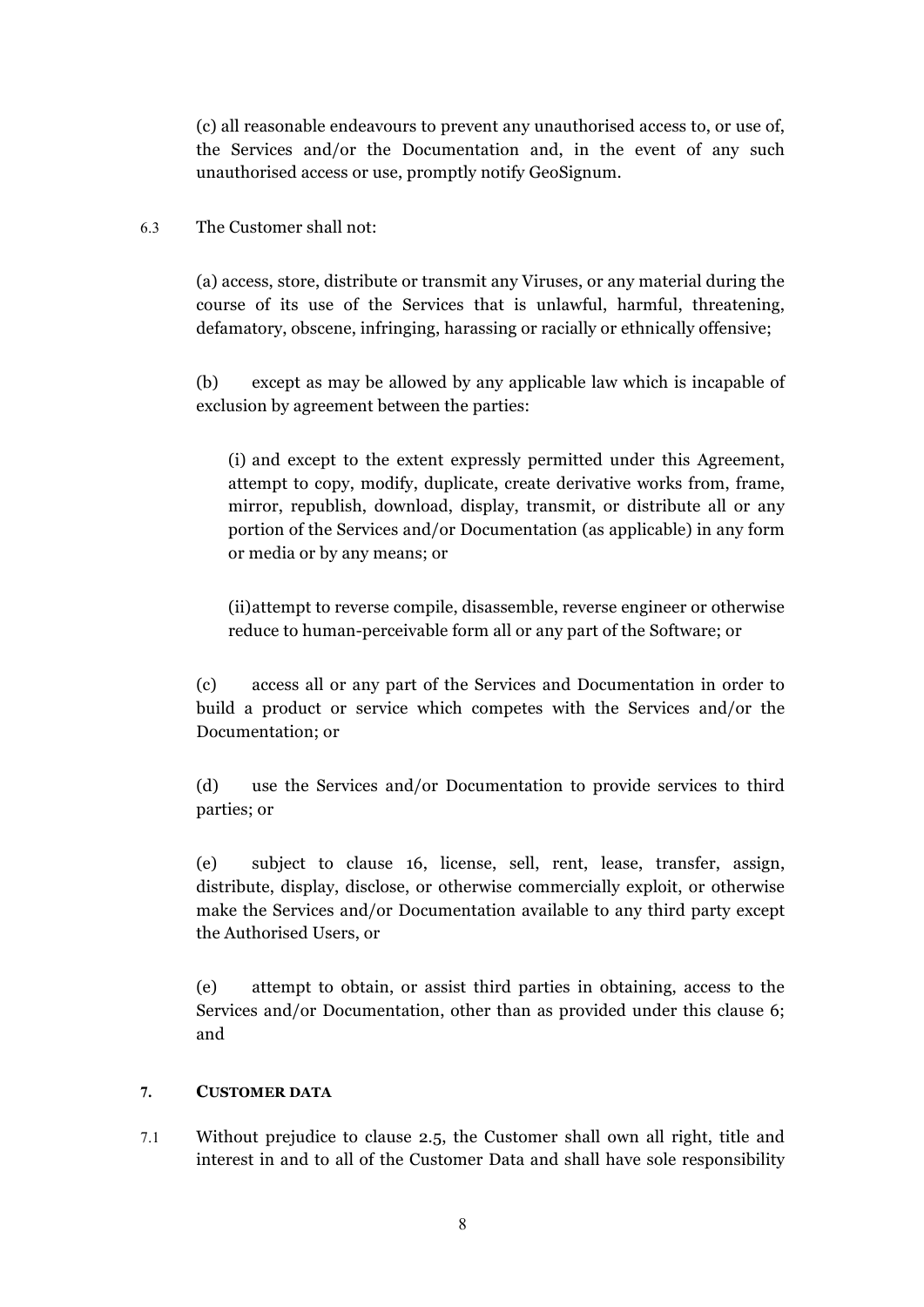for the legality, reliability, integrity, accuracy and quality of the Customer Data.

- 7.2 In the event of any loss or damage to Customer Data, the Customer's sole and exclusive remedy shall be for GeoSignum to use reasonable commercial endeavours to restore the lost or damaged Customer Data. GeoSignum shall not be responsible for any loss, destruction, alteration or disclosure of Customer Data caused by any third party (except those third parties subcontracted by GeoSignum to perform services related to Customer Data maintenance and back-up).
- 7.3 Customer Data provided by the Customer are regarded as confidential and therefore will not be divulged to any third party, except if it is required to be disclosed by law, by any court of competent jurisdiction or by any regulatory or administrative body.

#### **8. PROPRIETARY RIGHTS**

- 8.1 The Customer acknowledges and agrees that GeoSignum owns all intellectual property rights in the Services and the Documentation. Except as expressly stated herein, this Agreement does not grant the Customer any rights to, or in, patents, copyright, database right, trade secrets, trade names, trade marks (whether registered or unregistered), or any other rights or licences in respect of the Services or the Documentation.
- 8.2 GeoSignum confirms that it has all the rights in relation to the Services and the Documentation that are necessary to grant all the rights it purports to grant under, and in accordance with, the terms of this Agreement.
- 8.3 GeoSignum claims no intellectual property rights over the LiDAR datasets or other datasets the Customer provides to GeoSignum.

# **9. THIRD PARTY PROVIDERS**

9.1 The Customer acknowledges that the Services may enable or assist it to access the website content of, correspond with, and purchase products and services from, third parties via third-party websites and that it does so solely at its own risk. GeoSignum makes no representation or commitment and shall have no liability or obligation whatsoever in relation to the content or use of, or correspondence with, any such third-party website, or any transactions completed, and any contract entered into by the Customer, with any such third party. Any contract entered into and any transaction completed via any third-party website is between the Customer and the relevant third party, and not GeoSignum. GeoSignum recommends that the Customer refers to the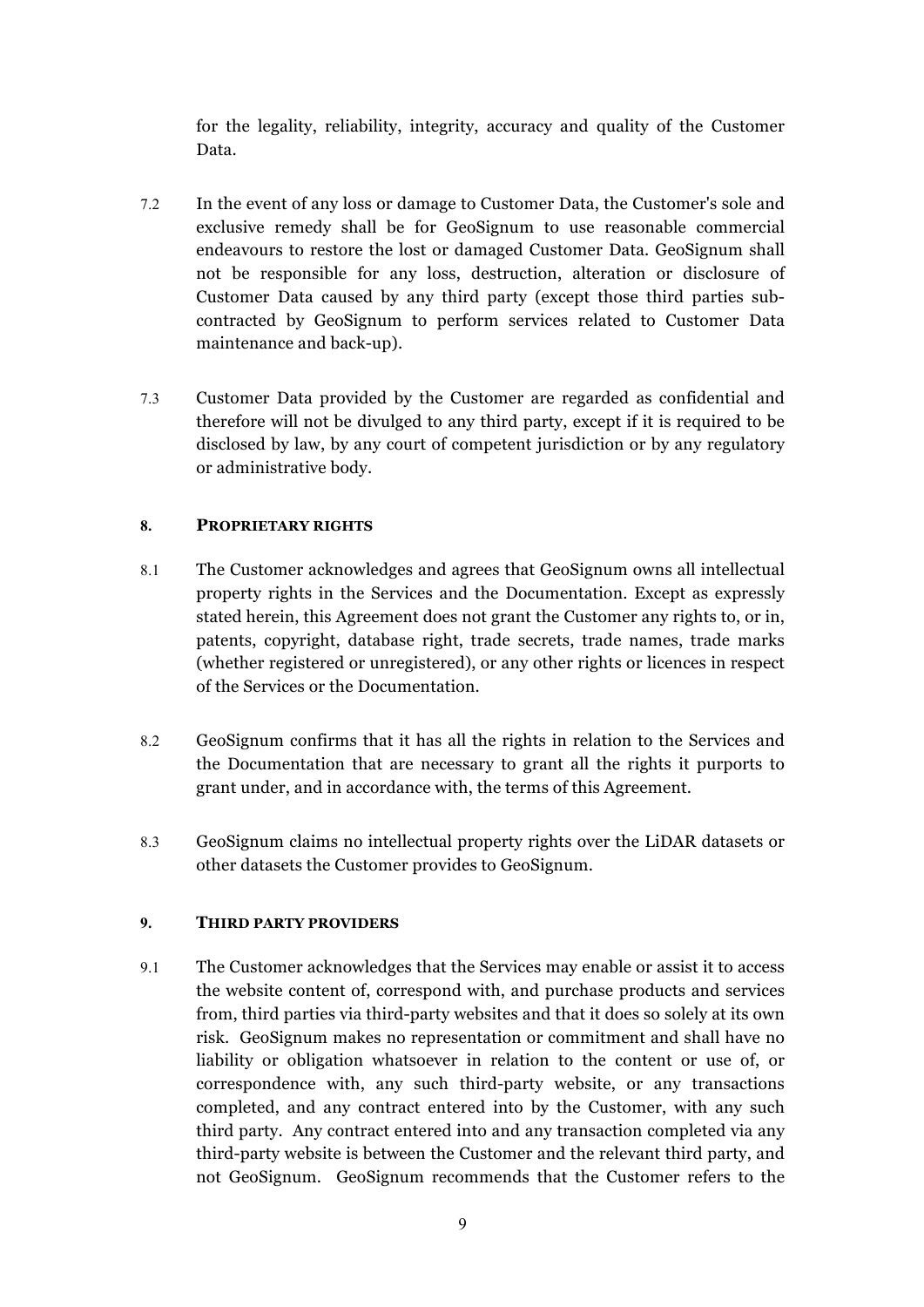third party's website terms and conditions and privacy policy prior to using the relevant third-party website. GeoSignum does not endorse or approve any third-party website nor the content of any of the third-party website made available via the Services.

### **10. INDEMNITY**

- 10.1 The Customer shall defend, indemnify and hold harmless GeoSignum against claims, actions, proceedings, losses, damages, expenses and costs (including without limitation court costs and reasonable legal fees) arising out of or in connection with the Customer's use of the Services and/or Documentation, provided that:
	- (a) the Customer is given prompt notice of any such claim;

(b) GeoSignum provides reasonable co-operation to the Customer in the defence and settlement of such claim, at the Customer's expense; and

(c) the Customer is given sole authority to defend or settle the claim.

#### **11. LIMITATION OF LIABILITY**

11.1 To the fullest extent permissible at law, GeoSignum is not responsible for, and expressly disclaims all liability for, damages of any kind arising out of use, reference to, or reliance on any information contained within the Services and the GeoSignum website. While the information contained within the Services and the GeoSignum website is continuously updated, no guarantee is given that the information provided in this web site is correct, complete, and up-todate. GeoSignum is not responsible for, and will not be liable for, any viruses transmitted from the Services or the GeoSignum website. Users and Customers use the GeoSugnum website and Services entirely at their own risk.

#### **12. FORCE MAJEUR**

12.1 GeoSignum shall have no liability to the Customer under this Agreement if it is prevented from or delayed in performing its obligations under this Agreement, or from carrying on its business, by acts, events, omissions or accidents beyond its reasonable control, including, without limitation, strikes, lock-outs or other industrial disputes (whether involving the workforce of GeoSignum or any other party), failure of a utility service or transport or telecommunications network, act of God, terrorism, act of civil or military authority, uprising, war, riot, civil commotion, malicious damage, compliance with any law or governmental order, rule, regulation or direction, accident,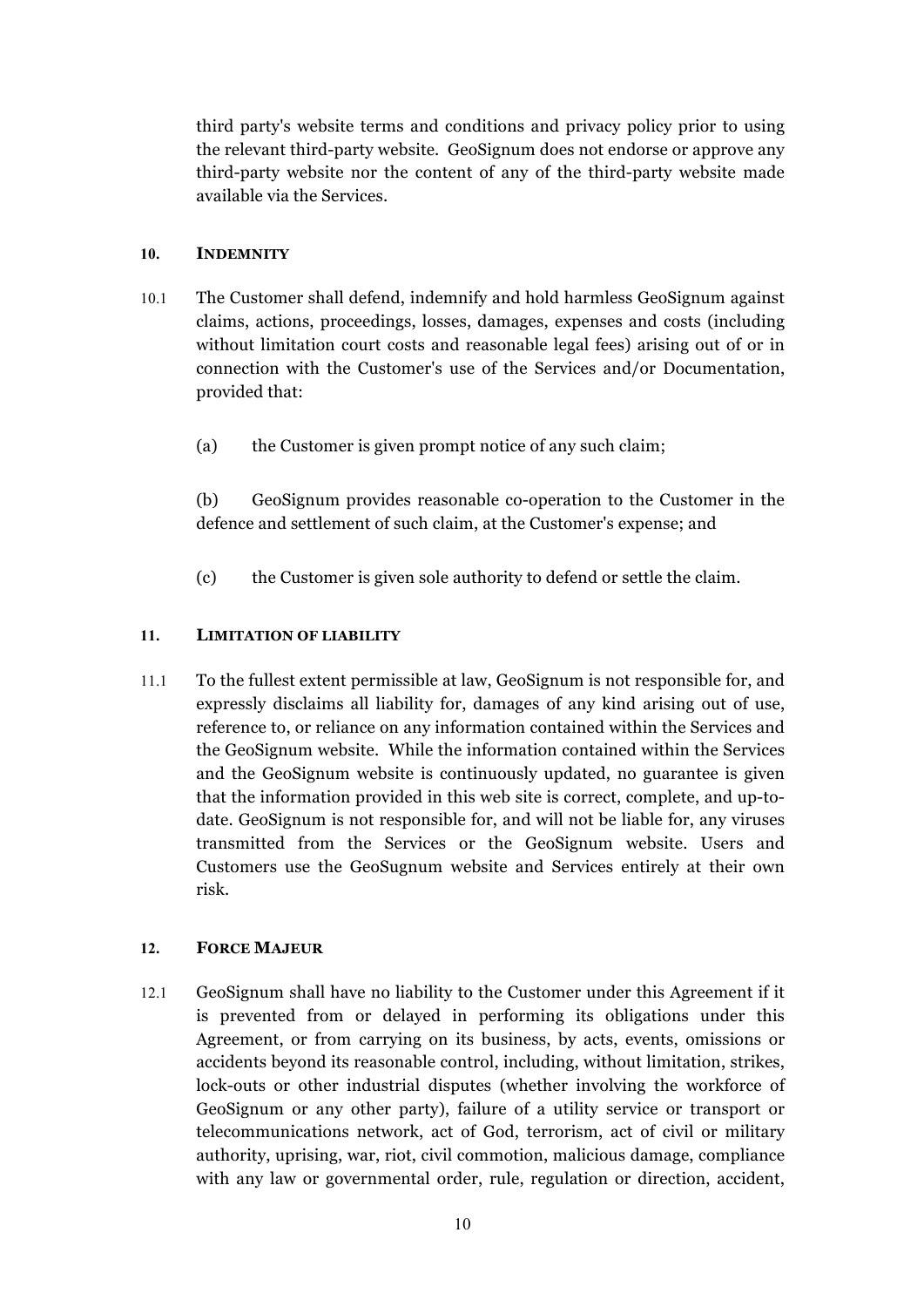breakdown of plant or machinery, fire, flood, storm or default of suppliers or sub-contractors, provided that the Customer is notified of such an event and its expected duration.

# **13. WAIVER**

13.1 No failure or delay by a party to exercise any right or remedy provided under this Agreement or by law shall constitute a waiver of that or any other right or remedy, nor shall it prevent or restrict the further exercise of that or any other right or remedy. No single or partial exercise of such right or remedy shall prevent or restrict the further exercise of that or any other right or remedy.

#### **14. SEVERANCE**

- 14.1 If any provision (or part of a provision) of this Agreement is found by any court or administrative body of competent jurisdiction to be invalid, unenforceable or illegal, the other provisions shall remain in force.
- 14.2 If any invalid, unenforceable or illegal provision would be valid, enforceable or legal if some part of it were deleted, the provision shall apply with whatever modification is necessary to give effect to the commercial intention of the Parties.

# **15. ENTIRE AGREEMENT**

- 15.1 This Agreement, and any documents referred to in it, constitute the whole Agreement between the parties and supersede any previous arrangement, understanding or Agreement between them relating to the subject matter they cover.
- 15.2 Each of the parties acknowledges and agrees that in entering into this Agreement it does not rely on any undertaking, promise, assurance, statement, representation, warranty or understanding (whether in writing or not) of any person (whether party to this Agreement or not) relating to the subject matter of this Agreement, other than as expressly set out in this Agreement.

#### **16. ASSIGNMENT**

16.1 The Customer shall not, without the prior written consent of GeoSignum, assign, transfer, charge, sub-contract or deal in any other manner with all or any of its rights or obligations under this Agreement.